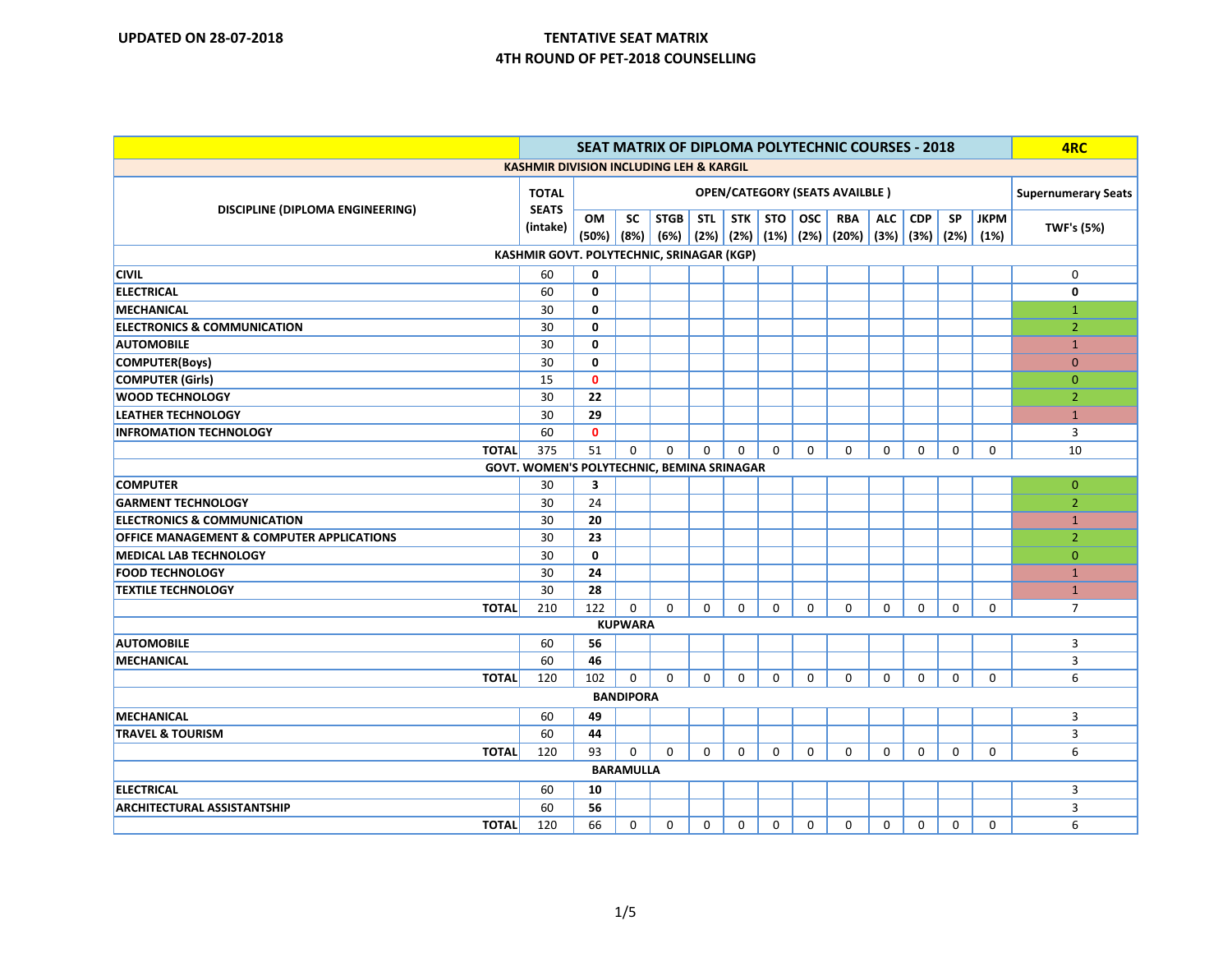| <b>GANDERBAL</b>                                                            |      |                               |                |              |                |              |              |                       |              |              |              |              |              |                |
|-----------------------------------------------------------------------------|------|-------------------------------|----------------|--------------|----------------|--------------|--------------|-----------------------|--------------|--------------|--------------|--------------|--------------|----------------|
| <b>CIVIL</b>                                                                | 60   | 1                             |                |              |                |              |              |                       |              |              |              |              |              | $\mathbf{1}$   |
| <b>ELECTRICAL</b>                                                           | 60   | 5.                            |                |              |                |              |              |                       |              |              |              |              |              | $\mathbf{3}$   |
| <b>TOTAL</b>                                                                | 120  | 6                             | $\mathbf 0$    | $\mathbf 0$  | $\mathbf{0}$   | $\mathbf 0$  | $\mathbf{0}$ | $\mathbf 0$           | $\mathbf{0}$ | $\mathbf 0$  | $\mathbf 0$  | $\mathbf 0$  | $\mathbf 0$  | $\overline{4}$ |
|                                                                             |      |                               | <b>BUDGAM</b>  |              |                |              |              |                       |              |              |              |              |              |                |
| <b>CIVIL</b>                                                                | 60   | 1                             |                |              |                |              |              |                       |              |              |              |              |              | $\overline{2}$ |
| <b>MECHANICAL</b>                                                           | 60   | 26                            |                |              |                |              |              |                       |              |              |              |              |              | $\mathbf{3}$   |
| <b>TOTAL</b>                                                                | 120  | 27                            | $\mathbf 0$    | $\mathbf 0$  | $\Omega$       | $\mathbf 0$  | $\mathbf 0$  | $\mathbf 0$           | $\mathbf{0}$ | $\mathbf 0$  | $\mathbf 0$  | $\mathbf 0$  | $\Omega$     | 5              |
| <b>ANANTNAG</b>                                                             |      |                               |                |              |                |              |              |                       |              |              |              |              |              |                |
| <b>CIVIL</b>                                                                | 60   | $\mathbf 0$                   |                |              |                |              |              |                       |              |              |              |              |              | $\mathbf 0$    |
| <b>COMPUTER</b>                                                             | 60   | 12                            |                |              |                |              |              |                       |              |              |              |              |              | $\mathbf{3}$   |
| <b>TOTAL</b>                                                                | 120  | 12                            | 0              | $\mathbf 0$  | $\mathbf{0}$   | $\mathbf 0$  | $\mathbf 0$  | $\mathbf 0$           | $\mathbf 0$  | $\mathbf 0$  | $\mathbf 0$  | $\mathbf 0$  | $\mathbf 0$  | 3              |
|                                                                             |      |                               | <b>SHOPIAN</b> |              |                |              |              |                       |              |              |              |              |              |                |
| <b>ELECTRONICS &amp; COMMUNICATION</b>                                      | 60   | 53                            |                |              |                |              |              |                       |              |              |              |              |              | $\mathbf{3}$   |
| <b>INSTRUMENTATION &amp; CONTROL</b>                                        | 60   | 60                            |                |              |                |              |              |                       |              |              |              |              |              | 3              |
| <b>TOTAL</b>                                                                | 120  | 113                           | $\mathbf 0$    | $\mathbf 0$  | $\mathbf 0$    | $\mathbf 0$  | $\mathbf 0$  | $\mathbf 0$           | $\mathbf 0$  | $\mathbf 0$  | $\mathbf 0$  | $\mathbf 0$  | $\mathbf 0$  | 6              |
| <b>KULGAM</b>                                                               |      |                               |                |              |                |              |              |                       |              |              |              |              |              |                |
| <b>CIVIL</b>                                                                | 60   | $\mathbf 0$                   |                |              |                |              |              |                       |              |              |              |              |              | $\overline{2}$ |
| ELECTRICAL                                                                  | 60   | 35                            |                |              |                |              |              |                       |              |              |              |              |              | $\overline{3}$ |
| <b>TOTAL</b>                                                                | 120  | 35                            | $\mathbf 0$    | $\mathbf 0$  | $\mathbf{0}$   | $\mathbf 0$  | $\mathbf{0}$ | $\mathbf 0$           | $\mathbf{0}$ | $\mathbf 0$  | 0            | 0            | $\mathbf 0$  | 5              |
| <b>GOVT. POLYTECHNIC, KARGIL</b>                                            |      |                               |                |              |                |              |              |                       |              |              |              |              |              |                |
| <b>CIVIL</b>                                                                | 30   | 18                            |                |              |                |              |              |                       |              |              |              |              |              | $\overline{2}$ |
| <b>COMPUTER</b>                                                             | 30   | 28                            |                |              |                |              |              |                       |              |              |              |              |              | $\overline{2}$ |
| <b>ELECTRICAL</b>                                                           | 30   | 22                            |                |              |                |              |              |                       |              |              |              |              |              | $\mathbf{1}$   |
| <b>TOTAL</b>                                                                | 90   | 68                            | $\mathbf 0$    | $\mathbf 0$  | $\mathbf{0}$   | $\mathbf 0$  | $\mathbf 0$  | $\mathbf 0$           | $\mathbf 0$  | $\mathbf 0$  | $\mathbf 0$  | $\mathbf 0$  | $\mathbf 0$  | 5              |
|                                                                             |      | <b>GOVT. POLYTECHNIC, LEH</b> |                |              |                |              |              |                       |              |              |              |              |              |                |
| <b>CIVIL</b>                                                                | 30   | 22                            |                |              |                |              |              |                       |              |              |              |              |              | $\overline{2}$ |
| <b>COMPUTER</b>                                                             | 30   | 29                            |                |              |                |              |              |                       |              |              |              |              |              | $\overline{2}$ |
| <b>TRAVEL &amp; TOURISM</b>                                                 | 30   | 30                            |                |              |                |              |              |                       |              |              |              |              |              | $\mathbf{1}$   |
| <b>TOTAL</b>                                                                | 90   | 81                            | 0              | 0            | 0              | 0            | 0            | 0                     | 0            | 0            | 0            | 0            | 0            | 5              |
| (Government-Kashmir) TOTAL                                                  | 1725 | 776                           | $\mathbf 0$    | $\mathbf{0}$ | $\overline{0}$ | $\mathbf{0}$ | $\mathbf{0}$ | $\mathbf{0}$          | $\mathbf{0}$ | $\mathbf{0}$ | $\mathbf{0}$ | $\mathbf{0}$ | $\mathbf{0}$ | 68             |
| <b>PRIVATE INSTITUTIONS</b><br>SSM POLYTECHNIC, PARIHASPORA PATTAN, KASHMIR |      |                               |                |              |                |              |              |                       |              |              |              |              |              |                |
|                                                                             |      |                               |                |              |                |              |              |                       |              |              |              |              |              |                |
| <b>CIVIL</b>                                                                | 51   | 17                            |                |              |                |              |              |                       |              |              |              |              |              | $\mathbf 0$    |
| <b>ELECTRICAL</b>                                                           | 51   | 44                            |                |              |                |              |              |                       |              |              |              |              |              | $\overline{3}$ |
| MECHANICAL                                                                  | 51   | 48                            |                |              |                |              |              |                       |              |              |              |              |              | 3              |
| <b>ELECTRONICS &amp; COMMUNICATION</b>                                      | 51   | 47                            |                |              |                |              |              | <b>NOT APPLICABLE</b> |              |              |              |              |              | $\overline{2}$ |
| <b>COMPUTER</b>                                                             | 26   | 16                            |                |              |                |              |              |                       |              |              |              |              |              | $\overline{2}$ |
| <b>INFROMATION TECHNOLOGY</b>                                               | 26   | 26                            |                |              |                |              |              |                       |              |              |              |              |              | $\mathbf{1}$   |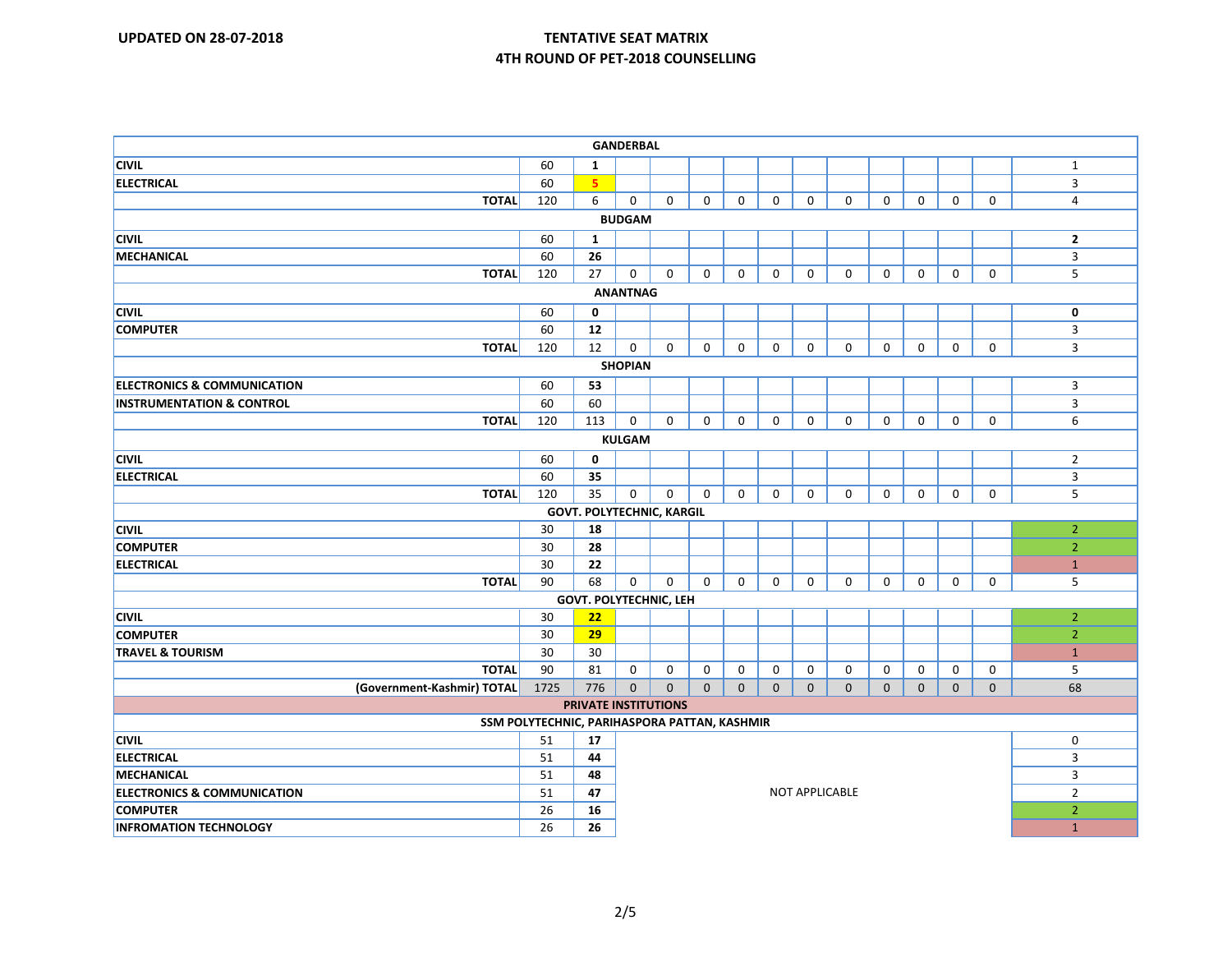| <b>TOTAL</b>                                         | 256          | 198                   |                                       |              |                |                 |              |                       | 11                                                              |                |                |              |                |                            |  |  |  |
|------------------------------------------------------|--------------|-----------------------|---------------------------------------|--------------|----------------|-----------------|--------------|-----------------------|-----------------------------------------------------------------|----------------|----------------|--------------|----------------|----------------------------|--|--|--|
| KITE POLYTECHNIC, WAVOOSA RANGRETH, KASHMIR          |              |                       |                                       |              |                |                 |              |                       |                                                                 |                |                |              |                |                            |  |  |  |
| <b>CIVIL</b>                                         | 51           | 22                    |                                       |              |                |                 |              |                       |                                                                 |                |                |              |                | 3                          |  |  |  |
| <b>ELECTRICAL</b>                                    | 51           | 49                    |                                       |              |                |                 |              |                       |                                                                 |                |                |              | $\overline{3}$ |                            |  |  |  |
| MECHANICAL                                           | 51           | 49                    |                                       |              |                |                 |              |                       |                                                                 |                | 3              |              |                |                            |  |  |  |
| <b>ELECTRONICS &amp; COMMUNICATION</b>               | 34           | 34                    |                                       |              |                |                 |              |                       |                                                                 | $\overline{2}$ |                |              |                |                            |  |  |  |
| <b>COMPUTER</b>                                      | 34           | 33                    |                                       |              |                |                 |              | <b>NOT APPLICABLE</b> |                                                                 |                |                |              |                | $\overline{2}$             |  |  |  |
| <b>INFORMATION TECHNOLOGY</b>                        | 26           | 26                    |                                       |              |                |                 |              |                       |                                                                 |                |                |              |                | 2 <sup>1</sup>             |  |  |  |
| <b>ARCHITECTURAL ASSISTANTSHIP</b>                   | 34           | 34                    |                                       |              |                |                 |              |                       |                                                                 |                | $\overline{2}$ |              |                |                            |  |  |  |
| <b>TOTAL</b>                                         | 281          | 247                   |                                       |              |                |                 |              |                       |                                                                 |                |                |              |                | 17                         |  |  |  |
| MASTERPRO INSTITUTE OF TECHNOLOGY, NOWGAM, SRINAGAR  |              |                       |                                       |              |                |                 |              |                       |                                                                 |                |                |              |                |                            |  |  |  |
| <b>CIVIL</b>                                         | 153          | 123                   |                                       |              |                |                 |              |                       |                                                                 |                |                |              |                | 9                          |  |  |  |
| <b>ELECTRICAL</b>                                    | 51           | 45                    |                                       |              |                |                 |              |                       | 3                                                               |                |                |              |                |                            |  |  |  |
| <b>MECHANICAL</b>                                    | 34           | 32                    |                                       |              |                |                 |              | $\overline{2}$        |                                                                 |                |                |              |                |                            |  |  |  |
| <b>ELECTRONICS &amp; COMMUNICATION</b>               | 51           | 50                    | <b>NOT APPLICABLE</b>                 |              |                |                 |              | 3                     |                                                                 |                |                |              |                |                            |  |  |  |
| <b>COMPUTER</b>                                      | 34           | 32                    |                                       |              |                |                 |              |                       |                                                                 |                |                |              |                | $\overline{2}$             |  |  |  |
| <b>TOTAL</b>                                         | 323          | 282                   |                                       |              |                |                 |              |                       | 19                                                              |                |                |              |                |                            |  |  |  |
| ROYAL POLYTECHNIC, GOGJI BAGH, SRINAGAR              |              |                       |                                       |              |                |                 |              |                       |                                                                 |                |                |              |                |                            |  |  |  |
| <b>COMPUTER</b>                                      | 34           | 30                    |                                       |              |                |                 |              |                       |                                                                 |                | $\overline{2}$ |              |                |                            |  |  |  |
| <b>CIVIL (PHE)</b>                                   | 34           | 30                    |                                       |              |                |                 |              |                       |                                                                 | $\overline{2}$ |                |              |                |                            |  |  |  |
| <b>MEDICAL ELECTRONICS</b>                           | 34           | 31                    | <b>NOT APPLICABLE</b>                 |              |                |                 |              | $\overline{2}$        |                                                                 |                |                |              |                |                            |  |  |  |
| <b>CIVIL (QS&amp;CM)</b>                             | 34           | 33                    |                                       |              |                |                 |              |                       |                                                                 | $\overline{2}$ |                |              |                |                            |  |  |  |
| <b>TOTAL</b>                                         | 136          | 124                   |                                       |              |                |                 |              |                       |                                                                 |                |                |              |                | 8                          |  |  |  |
| (Private-Kashmir) TOTAL                              | 996          | 851                   |                                       |              |                |                 |              |                       |                                                                 |                |                |              |                | 55                         |  |  |  |
| (KASHMIR DIVISION) TOTAL                             | 2721         | 1627                  | $\mathbf{0}$                          | $\mathbf{0}$ | $\overline{0}$ | $\mathbf{0}$    | $\mathbf{0}$ | $\overline{0}$        | $\overline{0}$                                                  | $\overline{0}$ | $\overline{0}$ | $\mathbf{0}$ | $\overline{0}$ | 123                        |  |  |  |
|                                                      |              | <b>JAMMU DIVISION</b> |                                       |              |                |                 |              |                       |                                                                 |                |                |              |                |                            |  |  |  |
|                                                      | <b>TOTAL</b> |                       |                                       |              |                |                 |              |                       |                                                                 |                |                |              |                | <b>Supernumerary Seats</b> |  |  |  |
| DISCIPLINE (DIPLOMA ENGINEERING)                     | <b>SEATS</b> |                       | <b>OPEN/CATEGORY (SEATS AVAILBLE)</b> |              |                |                 |              |                       |                                                                 |                |                |              |                |                            |  |  |  |
|                                                      | (intake)     | OM                    | <b>SC</b>                             | <b>STGB</b>  |                | STL STK STO OSC |              |                       | <b>RBA</b>                                                      | ALC            | <b>CDP</b>     | <b>SP</b>    | <b>JKPM</b>    | <b>TWF's (5%)</b>          |  |  |  |
|                                                      |              | $(50\%)$ $(8\%)$      |                                       |              |                |                 |              |                       | $(6%)$ $(2%)$ $(2%)$ $(1%)$ $(2%)$ $(20%)$ $(3%)$ $(3%)$ $(2%)$ |                |                |              | (1%)           |                            |  |  |  |
| BABA GHULAM SHAH BADSHAH, UNIVERSITY, RAJOURI, JAMMU |              |                       |                                       |              |                |                 |              |                       |                                                                 |                |                |              |                |                            |  |  |  |
| <b>CIVIL</b>                                         | 40           | 27                    |                                       |              |                |                 |              |                       |                                                                 |                |                |              |                | 0                          |  |  |  |
| <b>ELECTRICAL</b>                                    | 40           | 38                    |                                       |              |                |                 |              |                       |                                                                 |                |                |              |                | $\Omega$                   |  |  |  |
| <b>MECHANICAL</b>                                    | 40           | 40                    |                                       |              |                |                 |              |                       |                                                                 |                |                |              |                | 0                          |  |  |  |
| <b>TOTAL</b>                                         | 120          | 105                   | $\mathbf 0$                           | $\mathbf 0$  | $\mathbf{0}$   | $\Omega$        | $\mathbf 0$  | $\mathbf 0$           | $\mathbf{0}$                                                    | $\mathbf 0$    | $\mathbf 0$    | $\mathbf 0$  | $\mathbf 0$    | $\mathbf 0$                |  |  |  |
| GOVERNEMENT BOYS POLYTECHNIC, BIKRAM CHOWK, JAMMU    |              |                       |                                       |              |                |                 |              |                       |                                                                 |                |                |              |                |                            |  |  |  |
| <b>CIVIL</b>                                         | 45           | 0                     |                                       |              |                |                 |              |                       |                                                                 |                |                |              |                | 0                          |  |  |  |
| <b>ELECTRICAL</b>                                    | 45           | $\overline{7}$        |                                       |              |                |                 |              |                       |                                                                 |                |                |              |                | $\mathbf{2}$               |  |  |  |
| MECHANICAL                                           | 45           | 4                     |                                       |              |                |                 |              |                       |                                                                 |                |                |              |                | $\mathbf 0$                |  |  |  |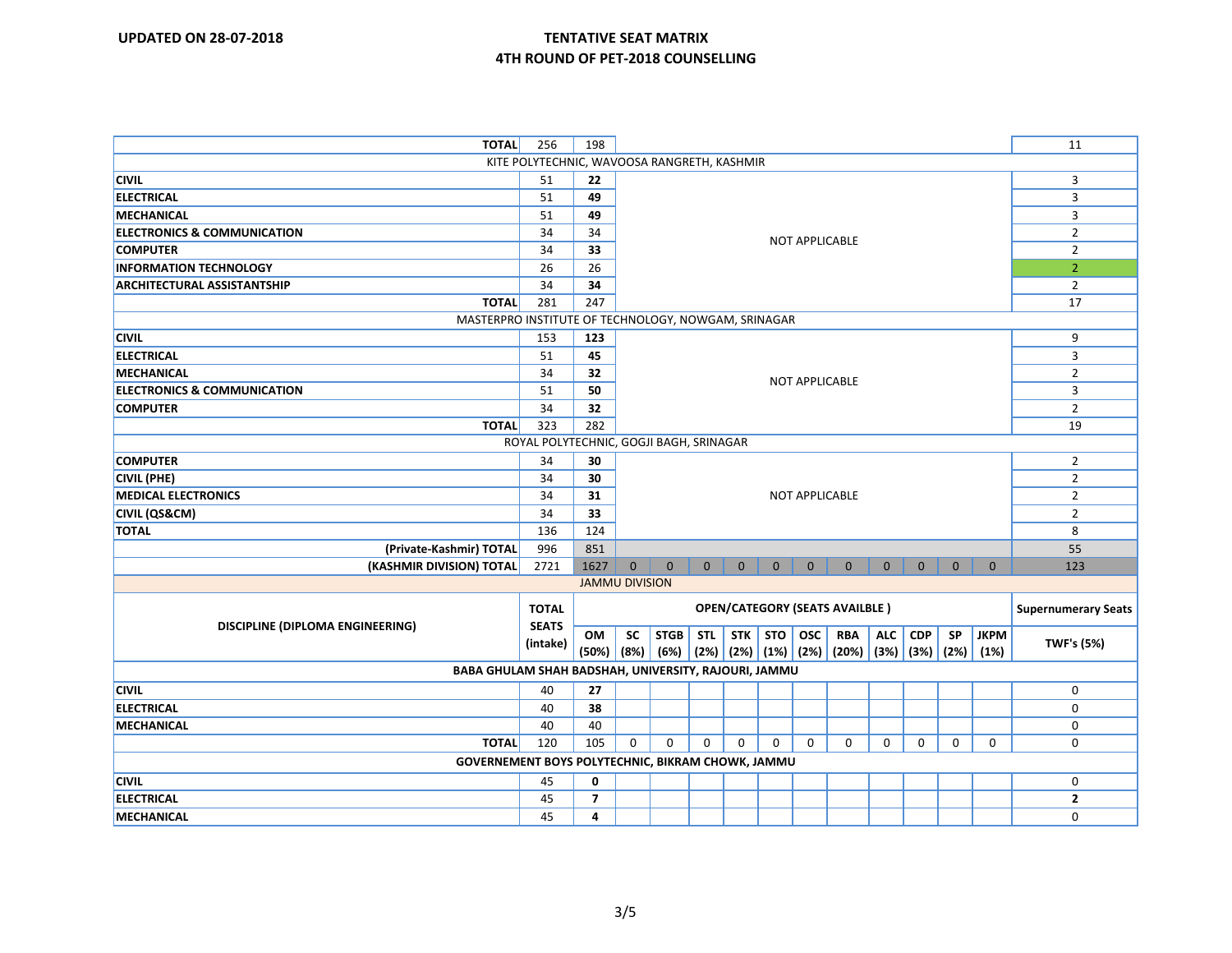| <b>AUTOMOBILE</b>                                    | 35  | 17                      |                 |             |             |              |             |             |             |             |             |             |             | $\overline{2}$ |
|------------------------------------------------------|-----|-------------------------|-----------------|-------------|-------------|--------------|-------------|-------------|-------------|-------------|-------------|-------------|-------------|----------------|
| <b>ARCHITECTURAL ASSISTANTSHIP</b>                   | 30  | 27                      |                 |             |             |              |             |             |             |             |             |             |             | $\overline{2}$ |
| <b>COMPUTER</b>                                      | 35  | $\overline{\mathbf{3}}$ |                 |             |             |              |             |             |             |             |             |             |             | $\overline{2}$ |
| <b>TRAVEL &amp; TOURISM (Boys)</b>                   | 30  | 27                      |                 |             |             |              |             |             |             |             |             |             |             | $\overline{2}$ |
| <b>TRAVEL &amp; TOURISM (Girls)</b>                  | 15  | 14                      |                 |             |             |              |             |             |             |             |             |             |             | $\mathbf{1}$   |
| <b>INSTRUMENTATION &amp; CONTROL</b>                 | 30  | 30                      |                 |             |             |              |             |             |             |             |             |             |             | $\mathbf{1}$   |
| <b>INFORMATION TECHNOLOGY</b>                        | 60  | 56                      |                 |             |             |              |             |             |             |             |             |             |             | 3              |
| <b>TOTAL</b>                                         | 370 | 185                     | $\mathbf 0$     | $\mathbf 0$ | $\Omega$    | $\Omega$     | $\Omega$    | $\mathbf 0$ | $\Omega$    | $\Omega$    | $\mathbf 0$ | $\mathbf 0$ | $\Omega$    | 15             |
| WOMEN'S POLYTECHNIC, SHIV NAGAR, JAMMU               |     |                         |                 |             |             |              |             |             |             |             |             |             |             |                |
| <b>ELECTRONICS &amp; COMMUNICATION</b>               | 30  | 27                      |                 |             |             |              |             |             |             |             |             |             |             | $\overline{2}$ |
| <b>OFFICE MANAGEMENT &amp; COMPUTER APPLICATIONS</b> | 30  | 30                      |                 |             |             |              |             |             |             |             |             |             |             | $\mathbf{1}$   |
| <b>COMPUTER</b>                                      | 30  | 10                      |                 |             |             |              |             |             |             |             |             |             |             | $\mathbf{1}$   |
| <b>TEXTILE DESIGNING</b>                             | 30  | 30                      |                 |             |             |              |             |             |             |             |             |             |             | $\mathbf{1}$   |
| <b>MEDICAL LAB TECHNOLOGY</b>                        | 30  | 18                      |                 |             |             |              |             |             |             |             |             |             |             | 2 <sup>1</sup> |
| <b>TOTAL</b>                                         | 150 | 115                     | $\mathbf 0$     | $\mathbf 0$ | $\mathbf 0$ | $\mathbf 0$  | $\mathbf 0$ | 0           | $\mathbf 0$ | $\mathbf 0$ | $\mathbf 0$ | $\mathbf 0$ | $\mathbf 0$ | $\overline{7}$ |
|                                                      |     |                         | <b>REASI</b>    |             |             |              |             |             |             |             |             |             |             |                |
| <b>COMPUTER</b>                                      | 60  | 57                      |                 |             |             |              |             |             |             |             |             |             |             | 3              |
| <b>ELECTRICAL</b>                                    | 60  | 52                      |                 |             |             |              |             |             |             |             |             |             |             | 3              |
| <b>TOTAL</b>                                         | 120 | 109                     | $\mathbf 0$     | $\Omega$    | $\Omega$    | $\mathbf 0$  | $\mathbf 0$ | $\mathbf 0$ | $\Omega$    | $\Omega$    | $\mathbf 0$ | $\mathbf 0$ | $\mathbf 0$ | 6              |
| <b>POONCH</b>                                        |     |                         |                 |             |             |              |             |             |             |             |             |             |             |                |
| <b>ELECTRICAL</b>                                    | 60  | 60                      |                 |             |             |              |             |             |             |             |             |             |             | 3              |
| <b>ELECTRONICS &amp; COMMUNICATION</b>               | 60  | 60                      |                 |             |             |              |             |             |             |             |             |             |             | $\overline{3}$ |
| <b>TOTAL</b>                                         | 120 | 120                     | 0               | $\mathbf 0$ | $\mathbf 0$ | $\mathbf{0}$ | $\mathbf 0$ | $\mathbf 0$ | $\mathbf 0$ | $\mathbf 0$ | $\mathbf 0$ | $\mathbf 0$ | $\mathbf 0$ | 6              |
|                                                      |     |                         | <b>KATHUA</b>   |             |             |              |             |             |             |             |             |             |             |                |
| <b>INSTRUMENTATION &amp; CONTROL</b>                 | 60  | 60                      |                 |             |             |              |             |             |             |             |             |             |             | 3              |
| MECHANICAL                                           | 60  | 47                      |                 |             |             |              |             |             |             |             |             |             |             | $\overline{3}$ |
| <b>TOTAL</b>                                         | 120 | 107                     | $\mathbf 0$     | $\mathbf 0$ | $\mathbf 0$ | $\mathbf{0}$ | $\mathbf 0$ | $\mathbf 0$ | $\mathbf 0$ | $\mathbf 0$ | $\mathbf 0$ | $\mathbf 0$ | $\mathbf 0$ | 6              |
|                                                      |     |                         | <b>SAMBA</b>    |             |             |              |             |             |             |             |             |             |             |                |
| <b>CIVIL</b>                                         | 60  | 26                      |                 |             |             |              |             |             |             |             |             |             |             | $\overline{2}$ |
| <b>AUTOMOBILE</b>                                    | 60  | 57                      |                 |             |             |              |             |             |             |             |             |             |             | 3              |
| <b>TOTAL</b>                                         | 120 | 83                      | $\mathbf 0$     | $\mathbf 0$ | $\Omega$    | $\mathbf 0$  | $\mathbf 0$ | $\mathbf 0$ | $\mathbf 0$ | $\Omega$    | $\mathbf 0$ | $\mathbf 0$ | $\Omega$    | 5              |
|                                                      |     |                         | <b>UDHAMPUR</b> |             |             |              |             |             |             |             |             |             |             |                |
| <b>CIVIL</b>                                         | 60  | 16                      |                 |             |             |              |             |             |             |             |             |             |             | $\mathbf{1}$   |
| <b>AUTOMOBILE</b>                                    | 60  | 60                      |                 |             |             |              |             |             |             |             |             |             |             | $\overline{3}$ |
| <b>TOTAL</b>                                         | 120 | 76                      | $\mathbf 0$     | $\mathbf 0$ | $\mathbf 0$ | $\mathbf 0$  | $\mathbf 0$ | $\mathbf 0$ | $\mathbf 0$ | $\mathbf 0$ | 0           | $\mathbf 0$ | $\mathbf 0$ | 4              |
|                                                      |     |                         | <b>RAMBAN</b>   |             |             |              |             |             |             |             |             |             |             |                |
| <b>ELECTRICAL</b>                                    | 60  | 53                      |                 |             |             |              |             |             |             |             |             |             |             | 3              |
| <b>ELECTRONICS &amp; COMMUNICATION</b>               | 60  | 60                      |                 |             |             |              |             |             |             |             |             |             |             | 3              |
|                                                      |     |                         |                 |             |             |              |             |             |             |             |             |             |             |                |